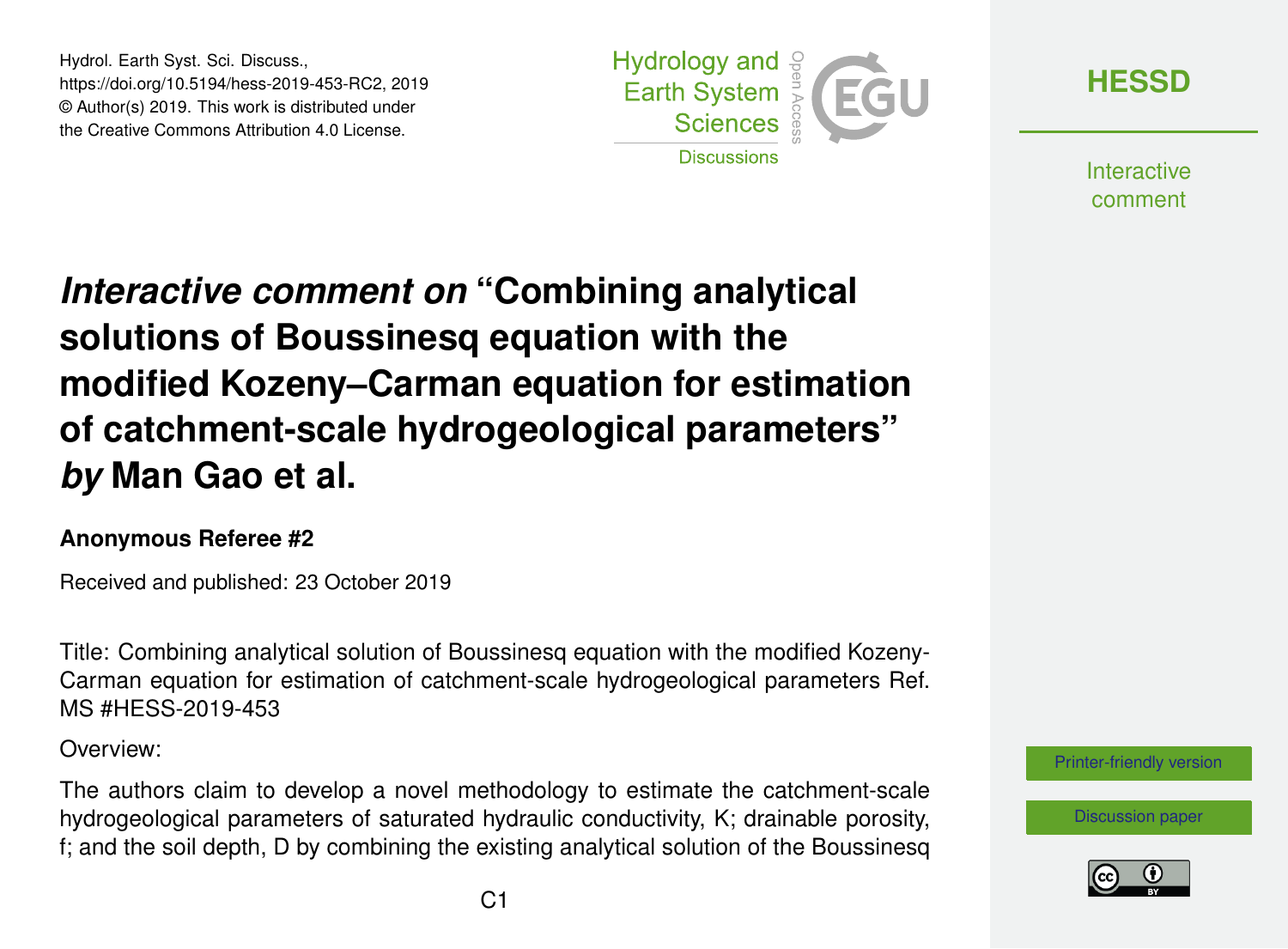equation and the Kozeny-Carman equation. Subsequently, the developed approach is tested in four real-world study sites to conclude that the obtained soil parameters are well within the acceptable range. Although solutions to both the Boussinesq and the Kozeny-Carman equations exist in the literature, the authors' idea to combine both the solutions for estimating of aquifer property seems novel and interesting. It is worth mentioning that in earlier attempts to model the low flows from the delayed hillslope discharge, the soil depth, D is considered as a calibration parameter apart from K and f (e.g., Matonse and Kroll, 2009). The theoretical advancement, when established, could be helpful for modelling of the hydro-geologically ungauged basins wherein only streamflow data is available. However, there are several issues for which I am negative in recommending the paper for acceptance. Looking at the merits of the theoretical approach, the authors may be asked for a fully revised manuscript for resubmission.

Specific comments:

1. Getting first-hand information on spatial distribution of soil depth, D is easy in comparison to K and f. Unless the catchment under study is strictly ungauged and inaccessible, it can be obtained from the available well-logs directly and by vertical electrical sounding experiment indirectly that is neither costly nor time consuming. How would the authors justify the necessity of estimating the soil depth by analytical or empirical methods? This needs to be clearly justified in Introduction.

2. The title and the spatial scale of catchment chosen seem to be contradictory. Although, the authors claim for catchment-scale estimation, the study areas chosen do not reflect the same as all the four areas have the extent of  $0.102 - 1.35$  km2, which are only at the hillslope-scale. It is also reflected in the results obtained (Line #265- 270), where the author state that the late-time recession is relatively fast except for SchÓğneben rock glacier (SPG) catchment. It could be due to the fact that a small hillslope would recede fast. The authors need to rethink and either change the title or test the approach at a suitable scale.

**[HESSD](https://www.hydrol-earth-syst-sci-discuss.net/)**

**Interactive** comment

[Printer-friendly version](https://www.hydrol-earth-syst-sci-discuss.net/hess-2019-453/hess-2019-453-RC2-print.pdf)

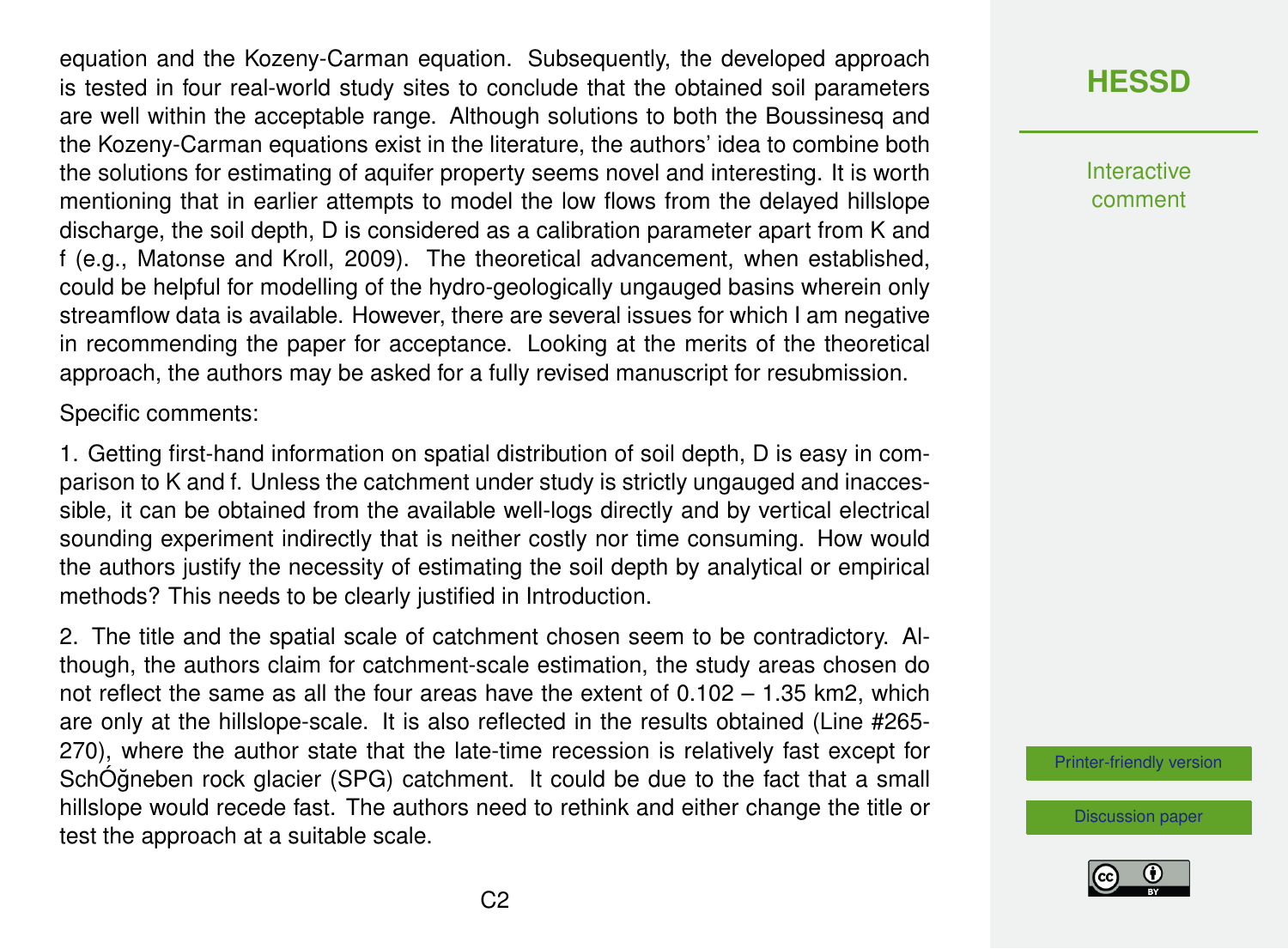3. The delayed recession from the SPG could have resulted due to delayed release from snow and glacier melt. If this is the case, choosing this area poses a serious question as the Boussinesq equation and its solution deals with the draining hillslope aquifers, and not the glaciers. The authors can refer Winkler et al. (2016) for more details on the SPG.

4. It is good to see that the authors have considered both the early-time and late-time recessions; however, plotting at least one season of discharge data for each catchment would be more informative.

5. Form Fig. 3, it seems that the early-time and late-time recessions cannot be inferred from the analyzed recession data. Hence, a longer time series need to be analyzed with clear recession events (e.g., Rupp et al., 2009). As mentioned in Lines #257-258 and Fig. 3, it is not clear what is the physical basis of choosing the lower envelop lines with b=1 and b=3 to derive the recession intercepts. The range of this value looks too high.

6. The sensitivity analysis is not sufficient with only 10% change of independent variable (Fig. 5). Moreover, analysis for at least one more site would be informative.

7. Following Rupp and Selker (2006), consideration of variable time interval for recession analysis is interesting. The authors should mention the range of time interval considered for arriving at Fig. 3. Further, is this range same for all the four catchment or different?

8. Estimation of the hydraulic parameters considering both early- and late- time recession does not represent the same zone of aquifer that contribute to recession flow. Hence, it would not be better to say effective K, effective f rather than K and f.

9. Page 14: The field application results show that there is a huge gap between the estimated and observed soil hydraulic parameters, which may result in significant uncertainty in estimating the subsurface flux. Therefore, it is always advisable to calibrate



**Interactive** comment

[Printer-friendly version](https://www.hydrol-earth-syst-sci-discuss.net/hess-2019-453/hess-2019-453-RC2-print.pdf)

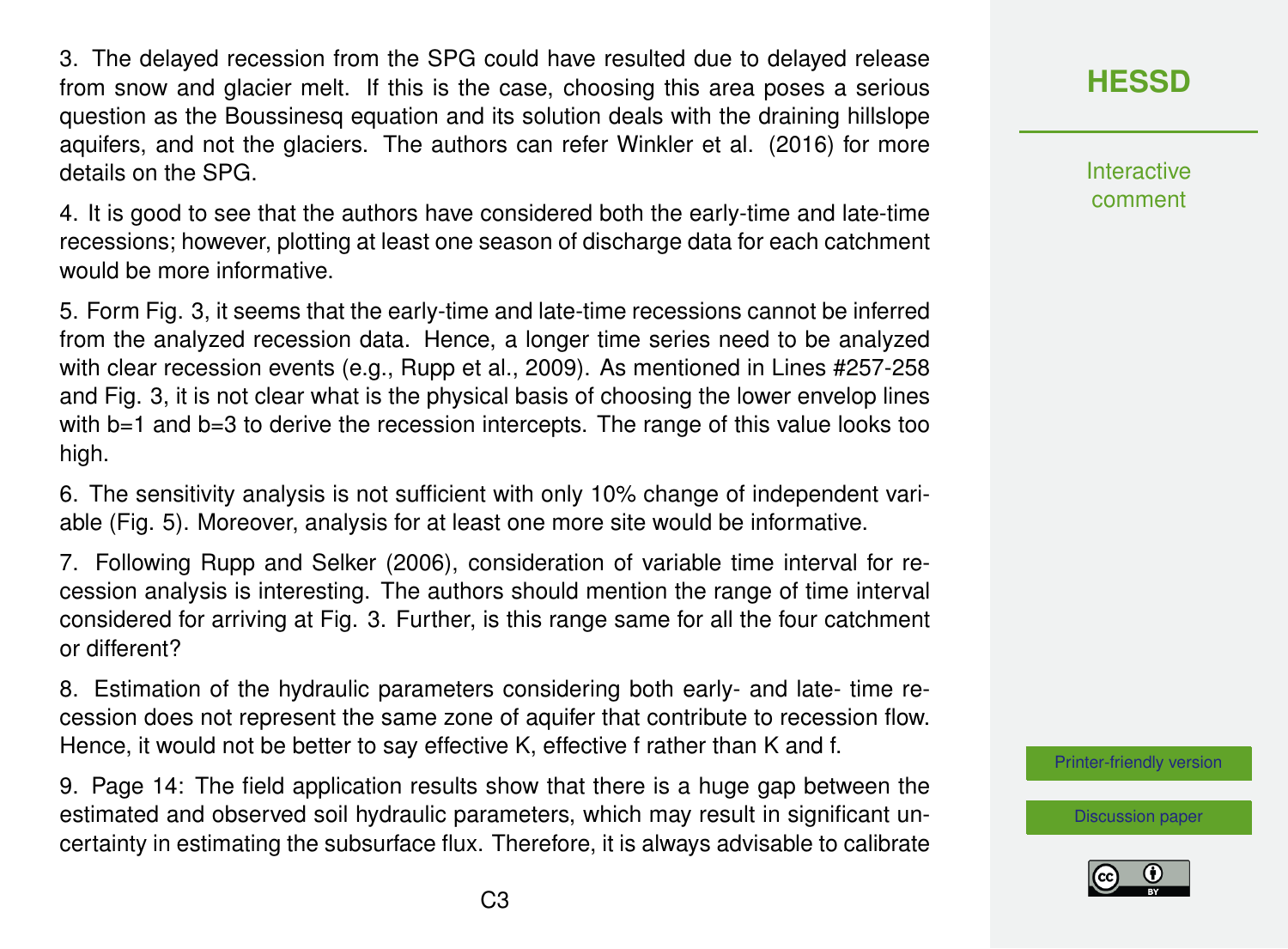the parameters for their field use. An uncertainty analysis could strengthen the outcome of these results.

10. Eqs. (23)-(26) and Fig. 6: These are the ideal aquifer cases where K and f decrease with increase in the aquifer thickness, D. Therefore, these Eqs. could be far from the real hillslope cases.

11. The ability of the present approach in estimating the hydrogeological parameters can be tested fully by modelling the streamflow with the Boussinesq equation-based models with the estimated parameters instead of calibrating the model. I hope this would be the authors' next plan. However, rather than comparing the estimated parameters with the pedo-transfer function-based estimated results, testing the parameters in real modelling case would strengthen the claim in discussion.

Editorial:

1. Some long sentences need to be fragmented for clearer meaning: Lines #236-238, #242-243, #306-308

2. Line #115: Should be '. . . one-dimensional subsurface flow from the sloping aquifer' not 'on the'.

3. Reference for Eq. 1?

4. Line #119: From Fig. 1, the distance from river to ridge is B.

5. References for Eqs. 3 and 4?

6. Line #157: The verb form of the term should be 'recede', not 'recess'. Change accordingly at all subsequent appearances.

7. Lines: #157-160: It will be better to mention that the time duration between rainfall excess and beginning of recession depends upon catchment characteristic, extent, topography and depression storage.

## **[HESSD](https://www.hydrol-earth-syst-sci-discuss.net/)**

Interactive comment

[Printer-friendly version](https://www.hydrol-earth-syst-sci-discuss.net/hess-2019-453/hess-2019-453-RC2-print.pdf)